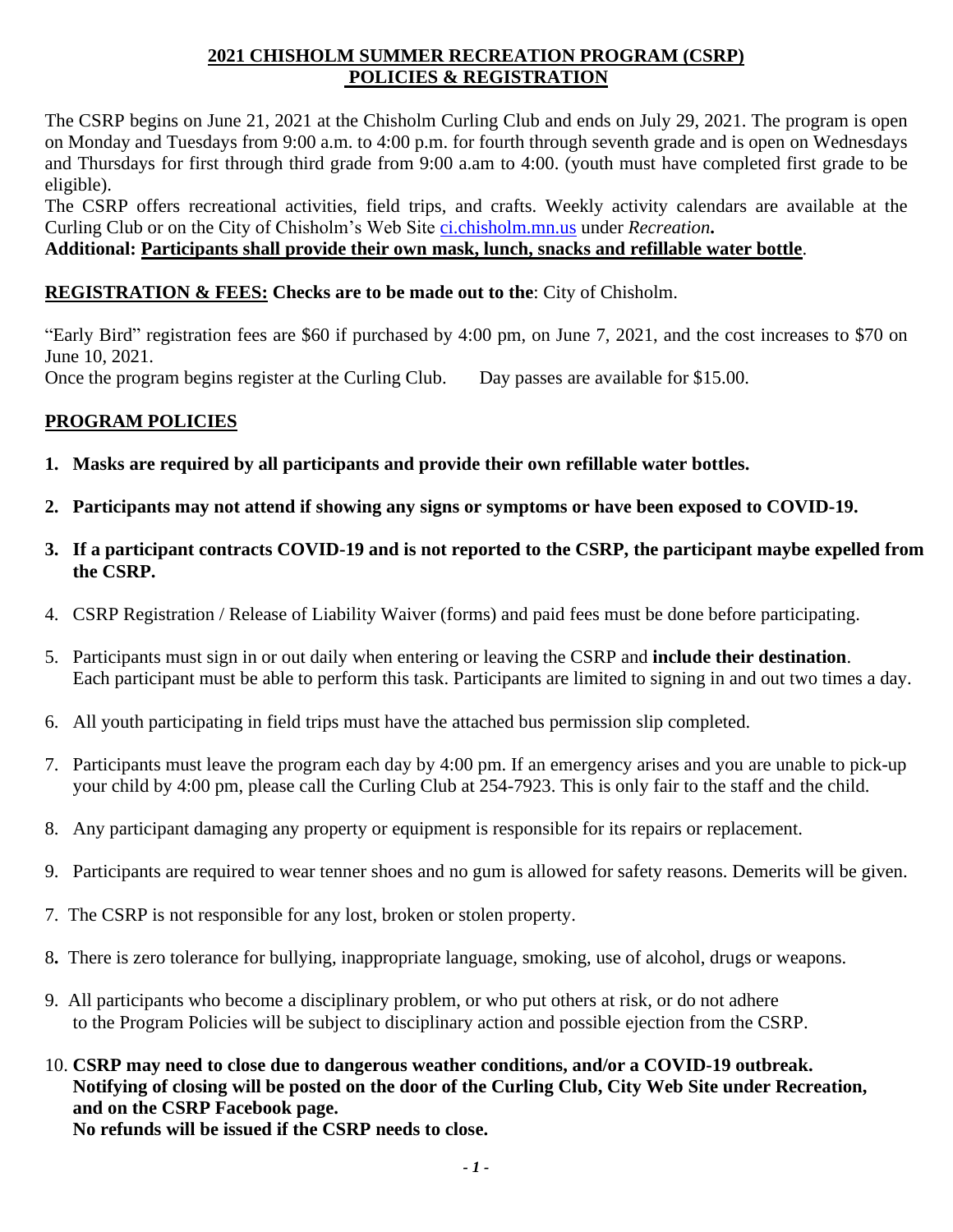# **CHISHOLM SUMMER RECREATION PROGRAM PARTICIPANT INFORMATION**

### **ALL PARTIPANTS MUST HAVE COMPLETED FIRST GRADE**

| Participant's Name (Please print)                                                                             |                                                            | Grade Completed                                                                                                      | Age                                                         |
|---------------------------------------------------------------------------------------------------------------|------------------------------------------------------------|----------------------------------------------------------------------------------------------------------------------|-------------------------------------------------------------|
| Printed Name (Parent/guardian)                                                                                |                                                            | Signature (Parent/guardian)                                                                                          | Date                                                        |
| Address and City, State, ZIP                                                                                  |                                                            |                                                                                                                      |                                                             |
| Home Phone                                                                                                    | Work Phone                                                 | Cell Phone                                                                                                           |                                                             |
|                                                                                                               |                                                            | Name                                                                                                                 | Phone                                                       |
|                                                                                                               |                                                            |                                                                                                                      |                                                             |
|                                                                                                               |                                                            |                                                                                                                      |                                                             |
|                                                                                                               |                                                            |                                                                                                                      |                                                             |
|                                                                                                               |                                                            | <b>BUS REGISTRATION</b> (must sign to attend field trips)                                                            |                                                             |
| I am allowing my son/daughter _____________<br>bussing services provided by the CSRP and Community Education. |                                                            |                                                                                                                      |                                                             |
| Date                                                                                                          |                                                            | Signature (Parent/guardian)                                                                                          | <u> 1980 - Johann Barbara, martxa al III-lea (h. 1980).</u> |
|                                                                                                               |                                                            | PHOTO RELEASE                                                                                                        |                                                             |
| I am allowing my son/daughter_                                                                                | photographed for the purpose of the CSRP Public Relations. | <u> 2002 - Jan James James James James James James James James James James James James James James James James J</u> | (name) __________ (age) to be occasionally                  |
| Date                                                                                                          |                                                            | Signature (Parent/guardian)                                                                                          |                                                             |
|                                                                                                               |                                                            | There are no refunds for registration fees once the program begins.                                                  |                                                             |
|                                                                                                               |                                                            | Call the Parks & Recreation Department with any questions at 218-254-7909.                                           |                                                             |
|                                                                                                               |                                                            |                                                                                                                      |                                                             |